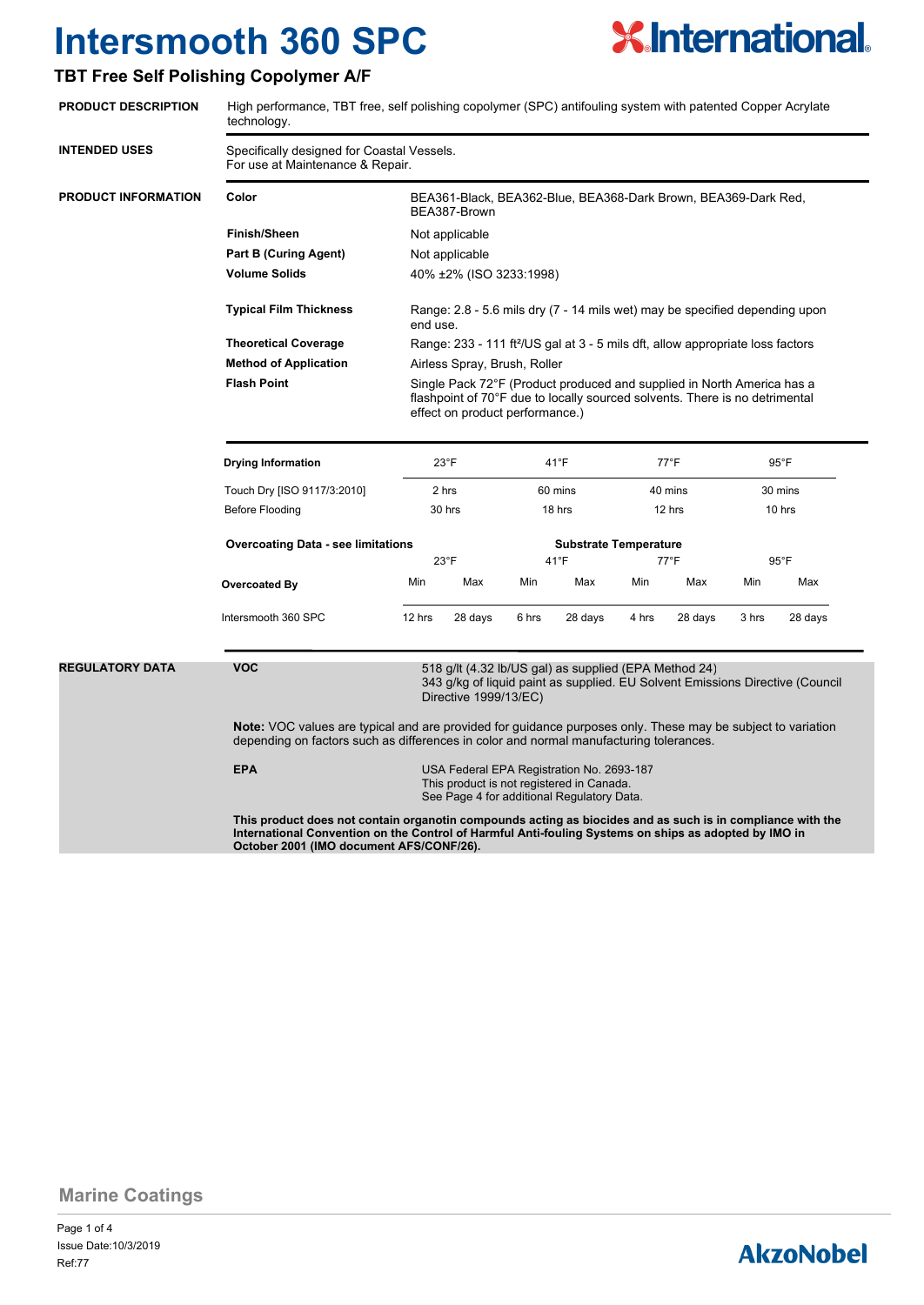

#### **TBT Free Self Polishing Copolymer A/F**

**CERTIFICATION**

When used as part of an approved scheme, this material has the following certification:

Product recognised by the following classification societies as compliant with the International Convention on the Control of Harmful Anti-fouling Systems on Ships, 2001 (AFS 2001):

- Lloyds Register
- DNV GL
- Bureau Veritas

Consult your International Paint representative for details.

**SYSTEMS AND** Consult your International Paint representative for the system best suited for the surfaces to be protected. **COMPATIBILITY**

**SURFACE PREPARATIONS**

#### Use in accordance with the standard Worldwide Marine Specifications.

All surfaces to be coated should be clean, dry and free from contamination. High pressure fresh water wash or fresh water wash, as appropriate, and remove all oil or grease, soluble contaminants and other foreign matter in accordance with SSPC-SP1 solvent cleaning.

#### **MAJOR REFURBISHMENT**

Intersmooth 360 SPC should always be applied over a recommended primer coating scheme. The primer surface should be dry and free from all contamination, and Intersmooth 360 SPC must be applied within the overcoating intervals specified (consult the relevant product data sheet).Areas of breakdown, damage etc., should be prepared to the specified standard (e.g. Sa2½ (ISO 8501-1:2007) and primed prior to the application of Intersmooth 360 SPC

#### **REPAIR**

#### **Application of Intersmooth 360 SPC over self:**

Clean the entire area with close high pressure fresh water washing using a fan-jet lance held close to the surface (3,000 p.s.i., 211 kg/cm²) as soon as the vessel enters dock and before it dries out. Consult International Paint for alternative methods of surface preparation.

Repair corroded areas with the recommended anticorrosive primer system and apply Intersmooth 360 SPC within the overcoating interval specified for the primer (consult relevant primer data sheets).

#### **Application of Intersmooth 360 SPC over International Paint TBT-Free, International Paint Intersmooth SPC or competitors antifoulings:**

Consult your International Paint representative for specific recommendations.

#### **NOTE**

**For use in Marine situations in North America, the following surface preparation standards can be used: SSPC-SP10 in place of Sa2½ (ISO 8501-1:2007)**

**Marine Coatings**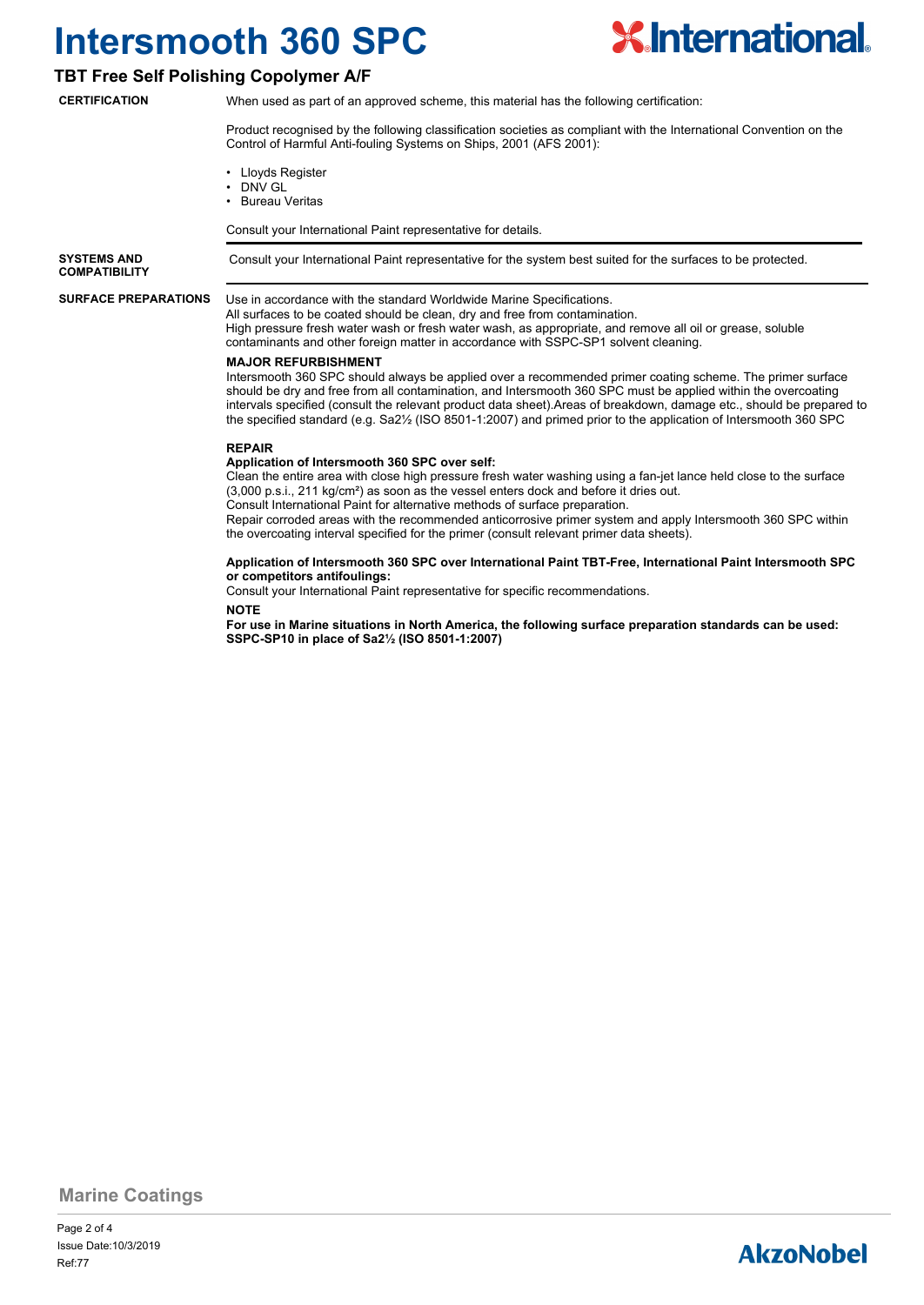## **TBT Free Self Polishing Copolymer A/F**

**Mixing**

**Brush**

**Roller**



**environment. EMERGENCY CONTACT NUMBERS: USA/Canada - Medical Advisory Number 1-800-854-6813 Europe - Contact (44) 191 4696111. For advice to Doctors & Hospitals only contact (44) 207 6359191 China – Contact (86) 532 83889090 R.O.W. - Contact Regional Office**

**Marine Coatings**